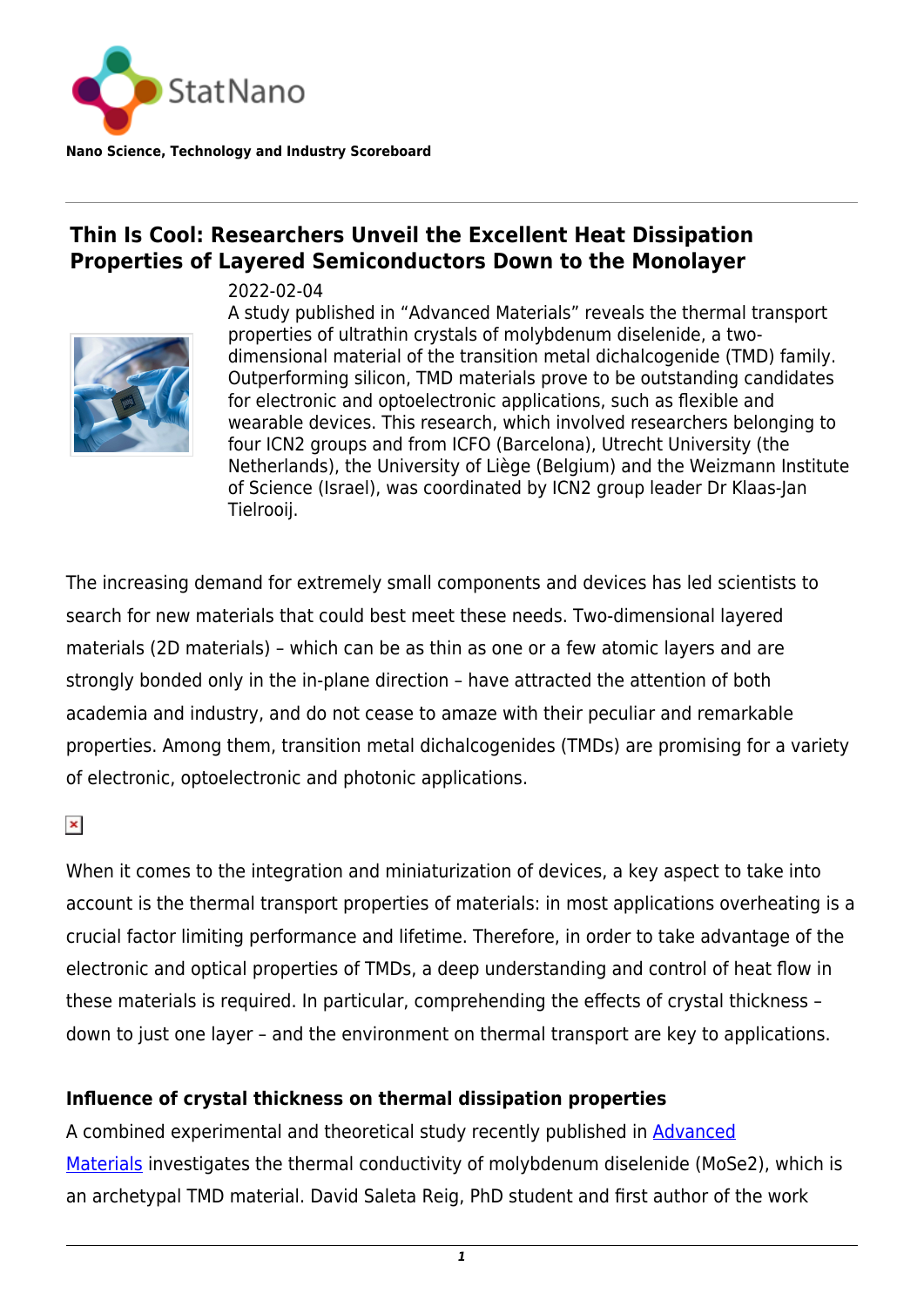explains: "We performed a systematic study of the effects of crystal thickness and surrounding environment on heat flow. This fills an important gap in the scientific literature about 2D materials." Indeed, performing either reliable experimental studies or computer simulations of thermal transport over a broad range of thicknesses from bulk down to a single molecular monolayer is not an easy task. The authors of this research were able to overcome these challenges and produce protocols and results that are valid not only for the case study, MoSe2, but also for a broader range of 2D materials.

## **Ultrathin MoSe2 transports heat faster than ultrathin silicon**

The experimental measurements, in combination with numerical simulations, led to a remarkable result: "We found that the in-plane thermal conductivity of the samples decreases only marginally when reducing the thickness of the crystal all the way to a monolayer with sub-nanometer thickness," explains Sebin Varghese, PhD student and second author of the study. This behaviour originates from the layered nature of MoSe2 and sets TMD materials apart from non-layered semiconductors, such as the industry standard, silicon. In the latter, the thermal conductivity decreases dramatically when the thickness approaches the nanometer, due to increased scattering at the surface. This effect is much less significant in layered materials, such as MoSe2.

First principles thermal transport simulations reproduced the experimental results in an excellent way, and led to another surprising result: "For the thinnest films, the heat is carried by different phonon modes than for thicker ones," says Dr Roberta Farris, postdoctoral researcher who developed and carried out the ab initio simulations. Finally, this study also clarifies the influence of the material's environment on heat dissipation, demonstrating that ultrathin MoSe2 is able to dissipate heat very efficiently to surrounding air molecules.

Dr Klaas-Jan Tielrooij, who coordinated the work, comments: "This work shows that TMD crystals with (sub)nanometer thickness have the potential to outperform silicon films both in terms of electrical and thermal conductivity in this ultrathin limit". These results thus demonstrate the excellent prospects of TMDs for applications that require thicknesses on the order of a few nanometers or less, for example in the case of flexible and wearable devices and nanoscale electronic components. "Of course it remains to be seen if TMDs will live up to their promises", concludes Dr Tielrooij, "as there are many hurdles to overcome before these materials will be applied on an industrial scale. At least we now know that their thermal properties are – in principle – not a show-stopper."